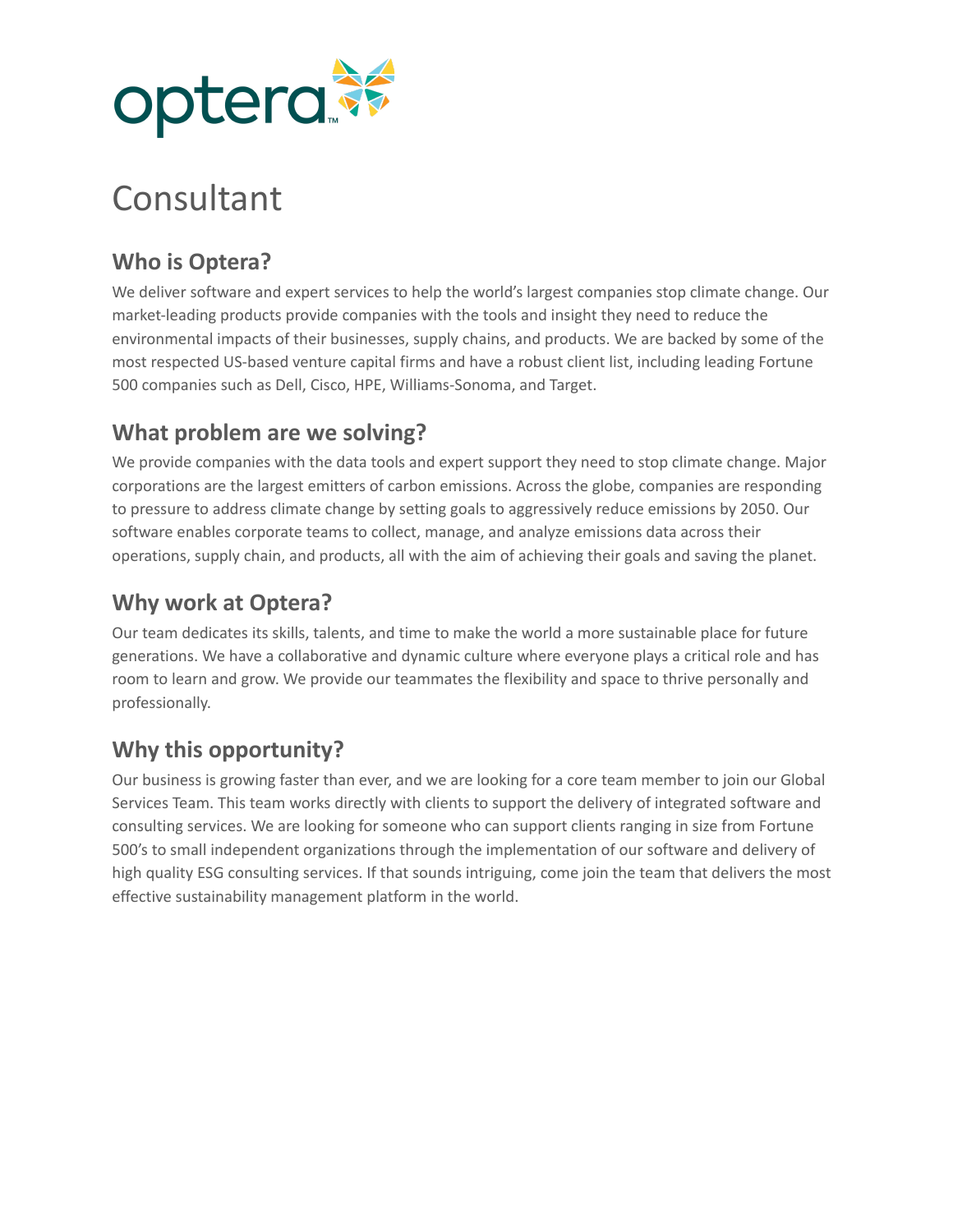### **The Role and Responsibilities**

- Responsible for software implementations and ensuring customer business objectives are met
- Serves as a subject matter expert with respect to best practice implementation strategies and is the client's first point of contact for expertise related to the Optera software platform
- Serves as a subject matter expert and guides clients through GHG emission reduction programs and various sustainability frameworks (CDP, GRI, SASB, TCFD, etc.)
- Has a strong understanding of project management concepts and adheres to project scope, deadline and schedules
- Assists in the development of customer training material and may provide training
- Consistently delivers high-quality services to our customers following our standard implementation methodology
- Assists in the management of customer expectations and resolves and/or escalates issues in a timely manner

#### **Your Qualities**

- Desire to build and maintain a world-class, supportive, fun and productive work environment
- Good interpersonal skills, maturity, credibility, confidence, and integrity
- Dedication to supporting an environment that is safe and welcoming to all
- Enjoy a dynamic, fast-paced environment and seeks out new challenges
- Demonstrated ability to find ways to add value outside of your defined role
- Humility and sense of humor
- High personal standards and commitment to delivering high quality work products

#### **Your Experience/Qualifications**

- Understanding of carbon emissions accounting practices and methodologies
- Ability to think analytically, be detail oriented, problem-solve, and work independently
- Experience analyzing large datasets
- Proven ability to adhere to project scope, deadlines and schedules
- Experience creating data visualizations and presenting data
- Interest in working with software (no coding required)

#### **Nice to Have**

- Professional experience in a consulting role working with external clients
- Experience developing and verifying corporate GHG emissions inventories
- Experience configuring software
- Experience in one or more data tools beyond Excel, e.g. R, Tableau, Power BI
- Experience with environmental impact accounting beyond emissions, e.g. product life cycle analysis, water, footprinting